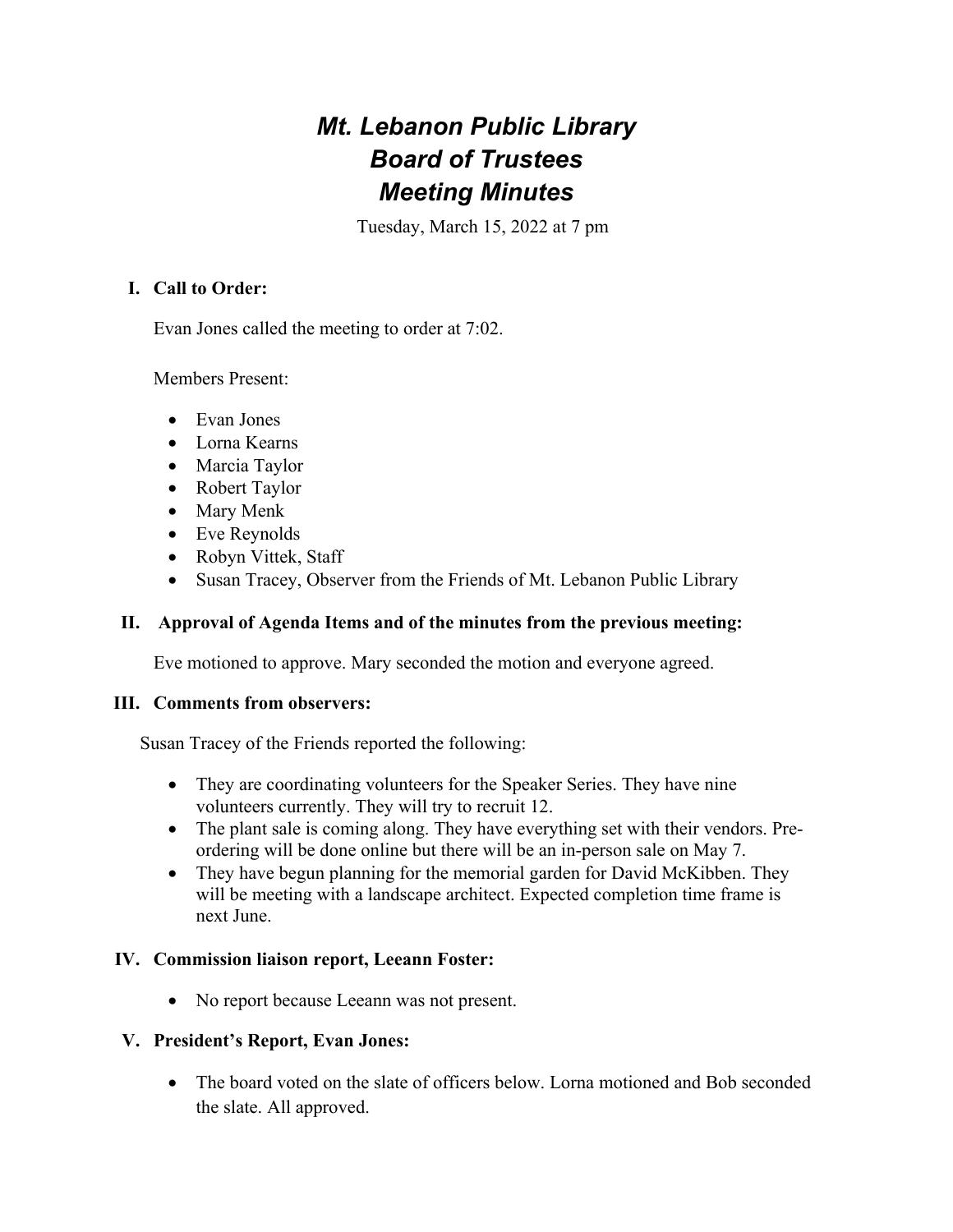- o Evan will stay on as President.
- o Mary will continue as Vice-President.
- o Marcia will stay on as Treasurer.
- o Eve will become Secretary.

## **VI. Treasurer's Report, Marcia Taylor:**

- Marcia reported that we are beginning to get back to normal with statistics. We are where we should be in terms of income and expenses.
- We raised the issue of what Marcia had brought up in January about Accounts Receivable. Both Robyn and Marcia have confirmed that the January statistics and budget was reconciled appropriately.
- The issue was raised to include the budget and statistics in the consent agenda for most meetings except for twice a year. Marcia thought it would be best to do a quarterly review. There was some discussion that followed.
- Evan raised the issue of changing the structure of the meeting schedule, whether it is good to continue with 10 months a year but go down to 6 or 8. Marcia suggested that, if we go to 6 meetings a year, we should keep the budget and statistics report on its own.
- Marcia motioned and Eve seconded to file the February statistical report for audit. All approved.

#### **VII. Director's Report, Robyn Vittek:**

- A few staff changes will be taking place. Holly Wisniewski, Senior Librarian from the Children's Library, is retiring. Staff member Elizabeth Schwertfuehrer will move into that position. Elizabeth's position will be filled by staff member Dana Jones.
- Robyn is taking a five-week course taught by an executive coach offered by the Pennsylvania Library Association. Its focus is on fund-raising.
- Library will resume in-person programming in April. Will still have some virtual programming.
- $\bullet$  This year is the library's 90<sup>th</sup> anniversary. Robin reported on a couple of activities that will accompany that.
- The annual report will be posted on the library's website.

#### **VIII. Committee Reports**